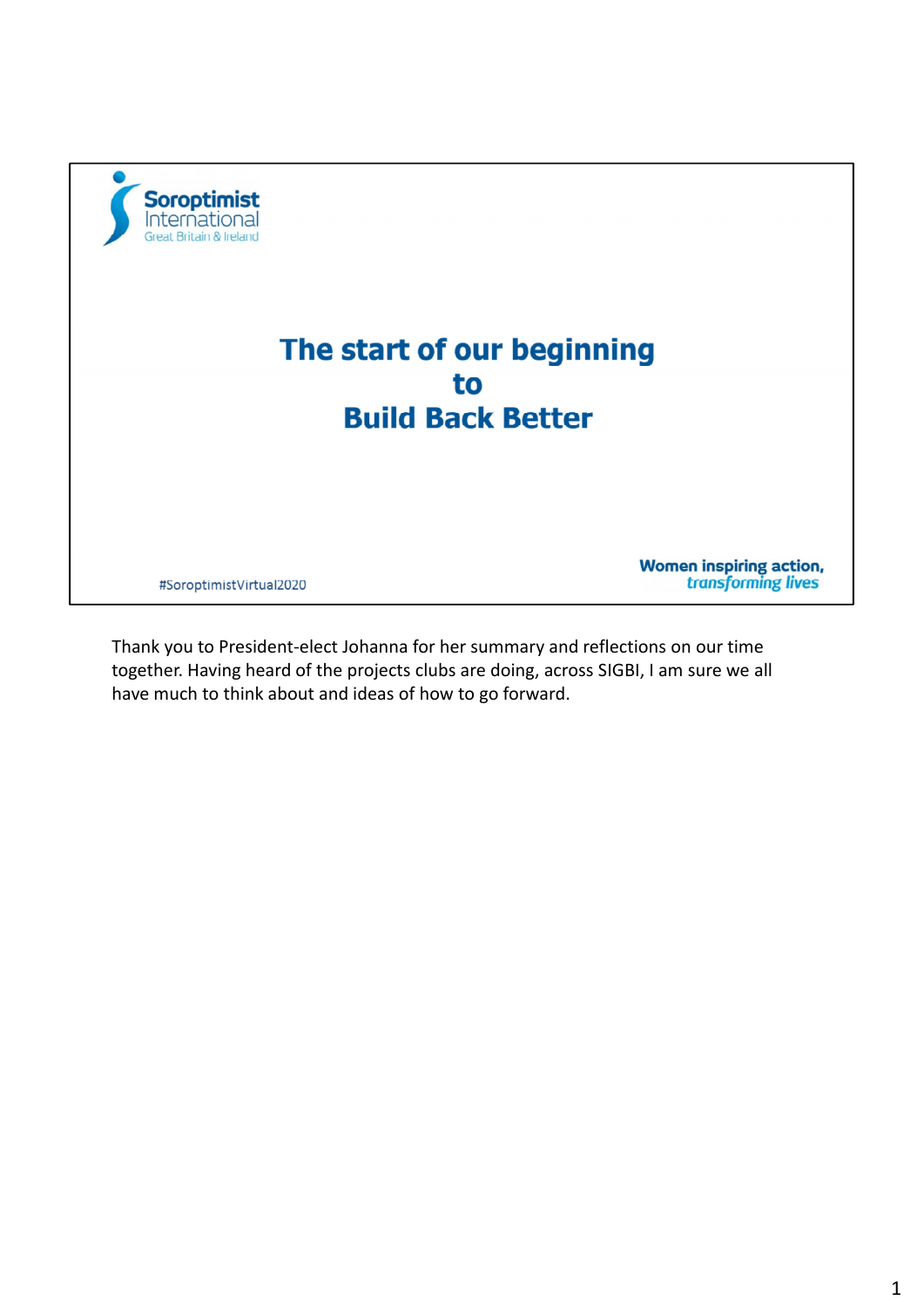

I can do no better in summary than to quote a recent report from Chatham House in the UK in their report on the COVID‐19 Gender Gap.

For those not familiar with Chatham House it is a non-profit, non-governmental organisation based in London. Its mission is to analyse and promote the understanding of major international issues and current affairs. It is the originator of the Chatham House Rule.